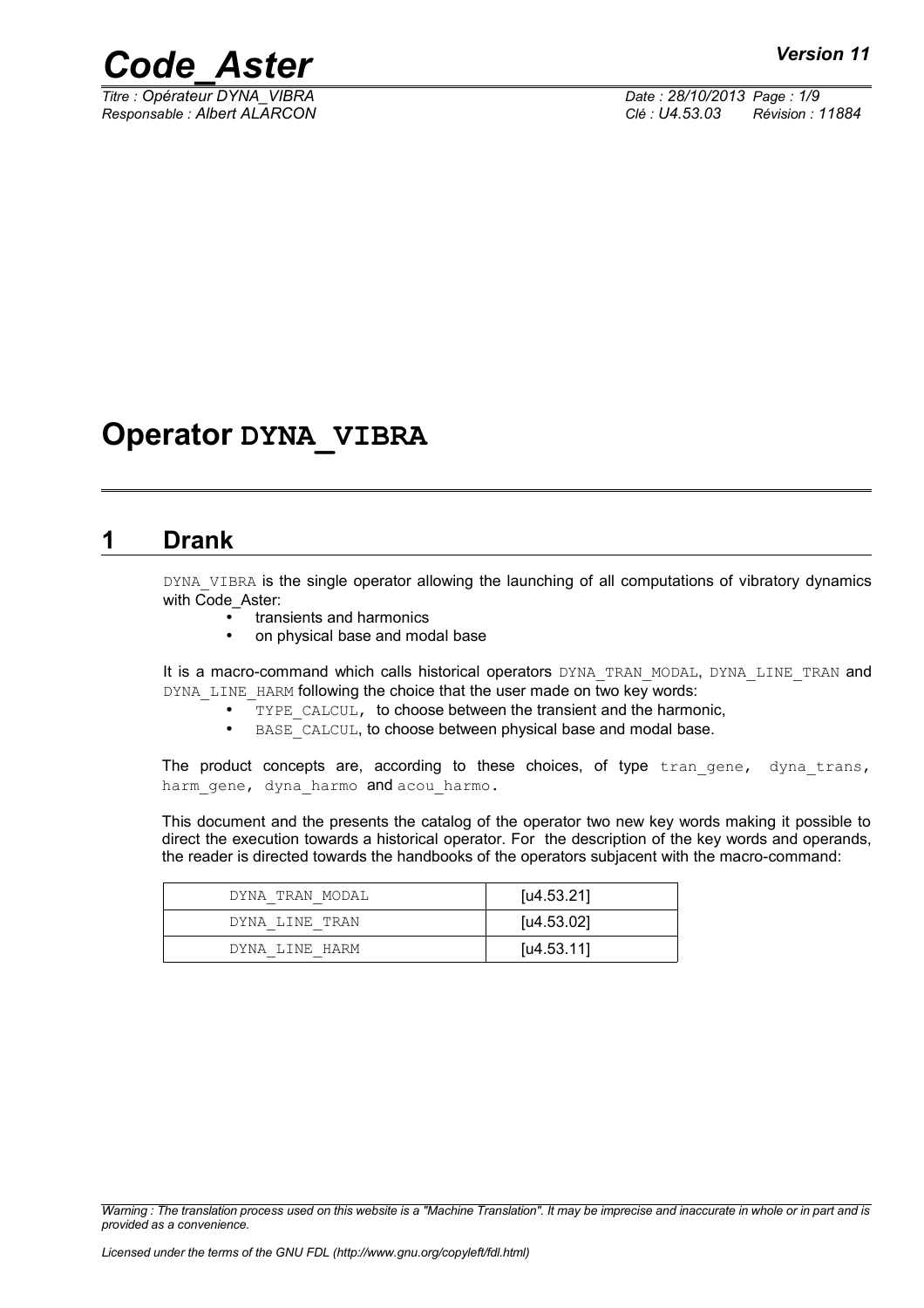*Titre : Opérateur DYNA\_VIBRA Date : 28/10/2013 Page : 2/9*

*Responsable : Albert ALARCON Clé : U4.53.03 Révision : 11884*

### **2 Syntax**

nom\_concept [dyna\_vibra\_prod] = DYNA\_VIBRA **(** ◊reuse =nom\_concept, ♦ BASE\_CALCUL = ( | "PHYS", | "GENE", ),  $\blacklozenge$  TYPE CALCUL = ( | "TRAN", | "HARM", ), # key Keys concerning the setting in data if harmonic or transitory computation on physical base :  $\circ$  MODELS = mo , ◊ CHAM\_MATER =chmat , [cham\_mater] ◊ CARA\_ELEM =carac , [cara\_elem] # key Keys informing the assembled matrixes : ♦ MATR\_MASS =ma , /[matr\_asse\_gene\_R] /[matr\_asse\_depl\_R] /[matr\_asse\_pres\_C] MATR\_RIGI =ri , the matrix of  $/$ [matr\_asse\_gene\_R] /[matr\_asse\_depl\_R] /[matr\_asse\_pres\_C] /[matr\_asse\_depl\_C] /[matr\_asse\_gene\_C] ◊ MATR\_AMOR =am , /[matr\_asse\_gene\_R] /[matr\_asse\_depl\_R] /[matr\_asse\_pres\_C] ◊MATR\_IMPE\_PHI =imp , /[matr\_asse\_DEPL\_R] /[matr\_asse\_GENE\_R] # if harmonic computation with D-returning concept: ◊RESULTAT=harm , /[dyna\_harmo] /[harm\_gene] # introduction of modal damping:  $\Diamond$  AMOR MODAL =  $_F$  ( /AMOR\_REDUIT =la , [l\_R]  $/LIST\_AMOR$  =  $l\_amor$ <br> $/MODE~MECA$  =  $mode,$  $/MODE$ <sup>-</sup>MECA = mode, [mode\_meca]<br>
/ NB MODE = nbmode, [I] = nbmode, /9999, [DEFAULT ] ), # parameters for harmonic computation:  $\begin{array}{cccc} \bullet & / \text{FREQ} & = & \text{If} & , & \text{[1_R]} \\ / \text{LIST FREO} & = & \text{cf} & , & \text{[1]} \end{array}$ /LIST\_FREQ  $=cf$  ,  $[listr8]$ ◊/TOUT\_CHAM=' OUI', [DEFAULT]  $/ NOMCHAM$  =  $/ NCHAM$ | ' VITE', | "ACCE", # parameters of the diagrams of integration  $\Diamond$  SCHEMA TEMPS = F (  $\bullet$  SCHEMA = ( | "NEWMARK", [DEFAULT]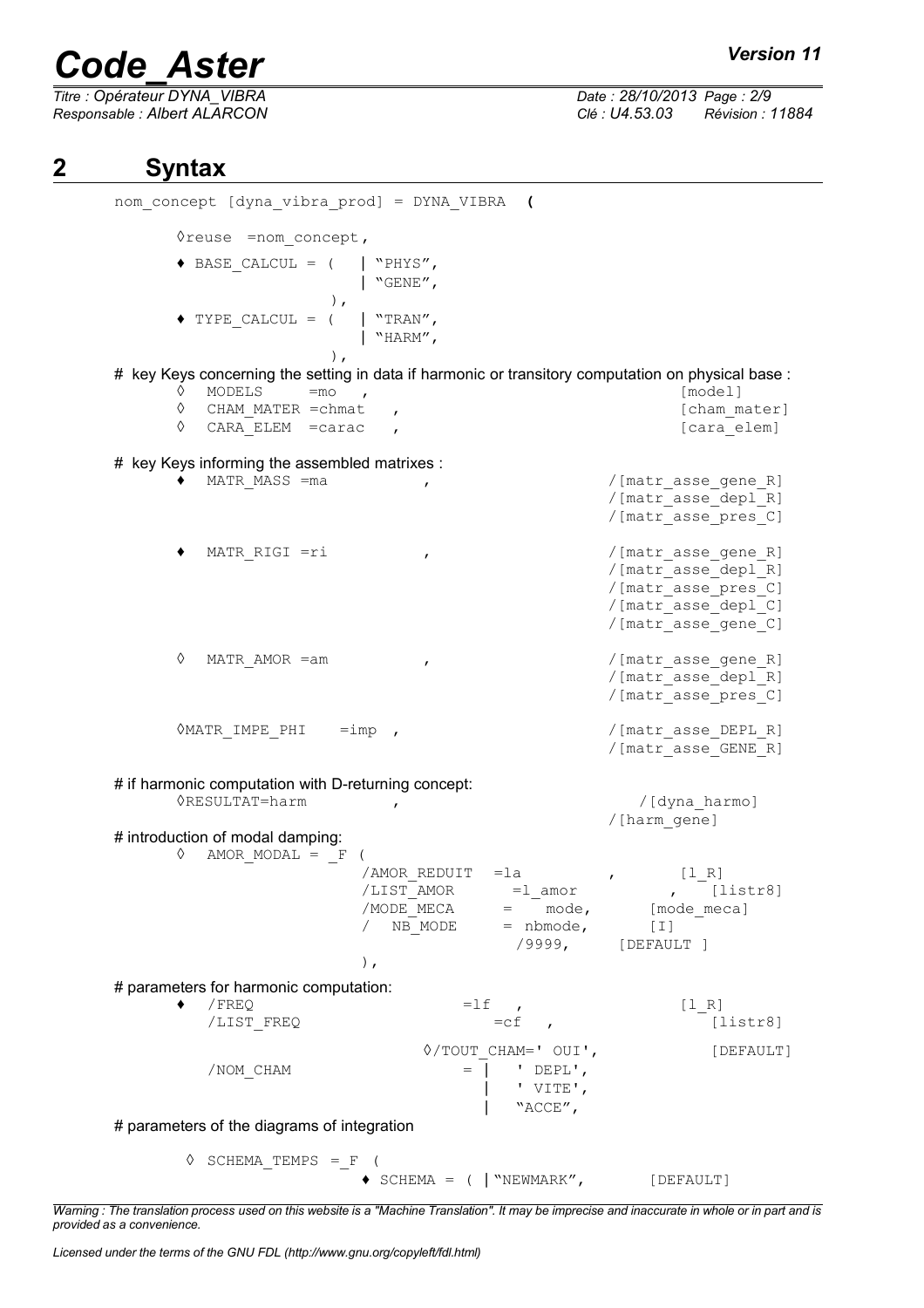*Code\_Aster Version 11*<br>Titre : Opérateur DYNA VIBRA *Date : 28/10/2013 Page : 3/9 Titre : Opérateur DYNA\_VIBRA Date : 28/10/2013 Page : 3/9 Responsable : Albert ALARCON Clé : U4.53.03 Révision : 11884*

|                                                          | "EULER",                                                                     |                                   |
|----------------------------------------------------------|------------------------------------------------------------------------------|-----------------------------------|
|                                                          | "WILSON",                                                                    |                                   |
|                                                          | "DEVOGE",<br>"ADAPT ORDRE1",                                                 |                                   |
|                                                          | "ADAPT ORDRE2",                                                              |                                   |
|                                                          | "DIFF CENTRE",                                                               |                                   |
|                                                          | "ITMI",                                                                      |                                   |
|                                                          | "RUNGE KUTTA 54",                                                            |                                   |
|                                                          | "RUNGE KUTTA 32",                                                            |                                   |
|                                                          | $\,$ ,                                                                       |                                   |
| # key Keys only associated with diagram "NEWMARK":       |                                                                              |                                   |
|                                                          | $\Diamond$ BETA<br>$=$ /0.25,                                                | [DEFAULT]                         |
|                                                          | /beta,                                                                       | [R]                               |
|                                                          | $=$ /0.5,<br>◊ GAMMA                                                         | [DEFAULT]                         |
| # key Keys only associated with diagram "ITMI":          | /gamma,                                                                      | [R]                               |
|                                                          | VBASE ELAS FLUI= mix, [melasflu]                                             |                                   |
|                                                          | WNUMÉRIQUE VITE FLUI= Nvitf, [I]                                             |                                   |
|                                                          | $\Diamond$ ETAT STAT $^-$                                                    | $=$ "NON", [DEFAULT]              |
|                                                          | /"OUI',<br>♦<br>PREC DUREE=/1.E-2<br>$\mathbf{r}$                            | [DEFAULT]                         |
|                                                          | /prec, [R]<br>"NON", [DEFAULT]<br>♦<br>$CHOC$ $FLUI=$ /<br>$\sqrt{ }$ "OUI', |                                   |
|                                                          | $\Diamond$ NB MODE=Nmode                                                     | I                                 |
|                                                          | ♦<br>$NB$ MODE FLUI=Nmodef ,                                                 | $[\;]$                            |
|                                                          | ♦<br>TS REG ETAB=tsimu<br>$\mathbf{r}$                                       | [R]                               |
| # key Key only associated with diagram "WILSON":         | ♦ ТНЕТА<br>$= / 1.4$ ,                                                       | [DEFAULT]                         |
|                                                          | $/\th$ ,                                                                     | [R]                               |
| # key Key only associated with diagrams "RUNGE_KUTTA_*": |                                                                              |                                   |
|                                                          | $\Diamond$ TOLERANCE = /1.E-3,                                               | [DEFAULT]                         |
|                                                          | /tol.                                                                        | [R]                               |
|                                                          | INCREMENT = $F$ ( $\blacklozenge$ /LIST INST = litps,                        | [liststr8]                        |
|                                                          | $= dt,$<br>/PAS                                                              | $\lceil R \rceil$                 |
|                                                          | $\Diamond$ INST INIT =ti,                                                    | [R]                               |
|                                                          | $/$ INST_FIN = tf,<br>♦                                                      | $\begin{bmatrix} R \end{bmatrix}$ |
|                                                          | /NUME FIN = $nufin,$                                                         | $[1]$                             |
|                                                          | $\Diamond$ VERI PAS = "OUI',<br>$/$ "NON",                                   | [DEFAULT]                         |

# Operands specific to an integration by time step adaptive

| OVITE MIN                    | "NORM",         |                   | [DEFAULT]         |           |
|------------------------------|-----------------|-------------------|-------------------|-----------|
|                              |                 | $\sqrt{MAXI''}$ , |                   |           |
| <b>OCOEF MULT PAS</b>        | $= 1.1$         |                   | [DEFAULT]         |           |
|                              | /cmp            |                   | [R]               |           |
| OCOEF DIVI PAS               |                 | $= 1.333333334,$  | [DEFAULT]         |           |
|                              | /cdp            |                   | [R]               |           |
| ◊PAS LIMI RELA               | $= / 1 . E - 6$ |                   |                   | [DEFAULT] |
|                              | /per            |                   | $\lceil R \rceil$ |           |
| ♦<br>NB POIN PERIODE $= /50$ |                 |                   |                   | [DEFAULT] |
|                              | /N              |                   | [ I ]             |           |
| ONMAX ITER PAS               |                 | 16,               | [DEFAULT]         |           |
|                              |                 | N,                | [I]               |           |
| ◊PAS MAXI<br>$=$ dtmax       |                 |                   | [R]               |           |
| $=$ dtmin<br>◊PAS MINI       |                 |                   | [R]               |           |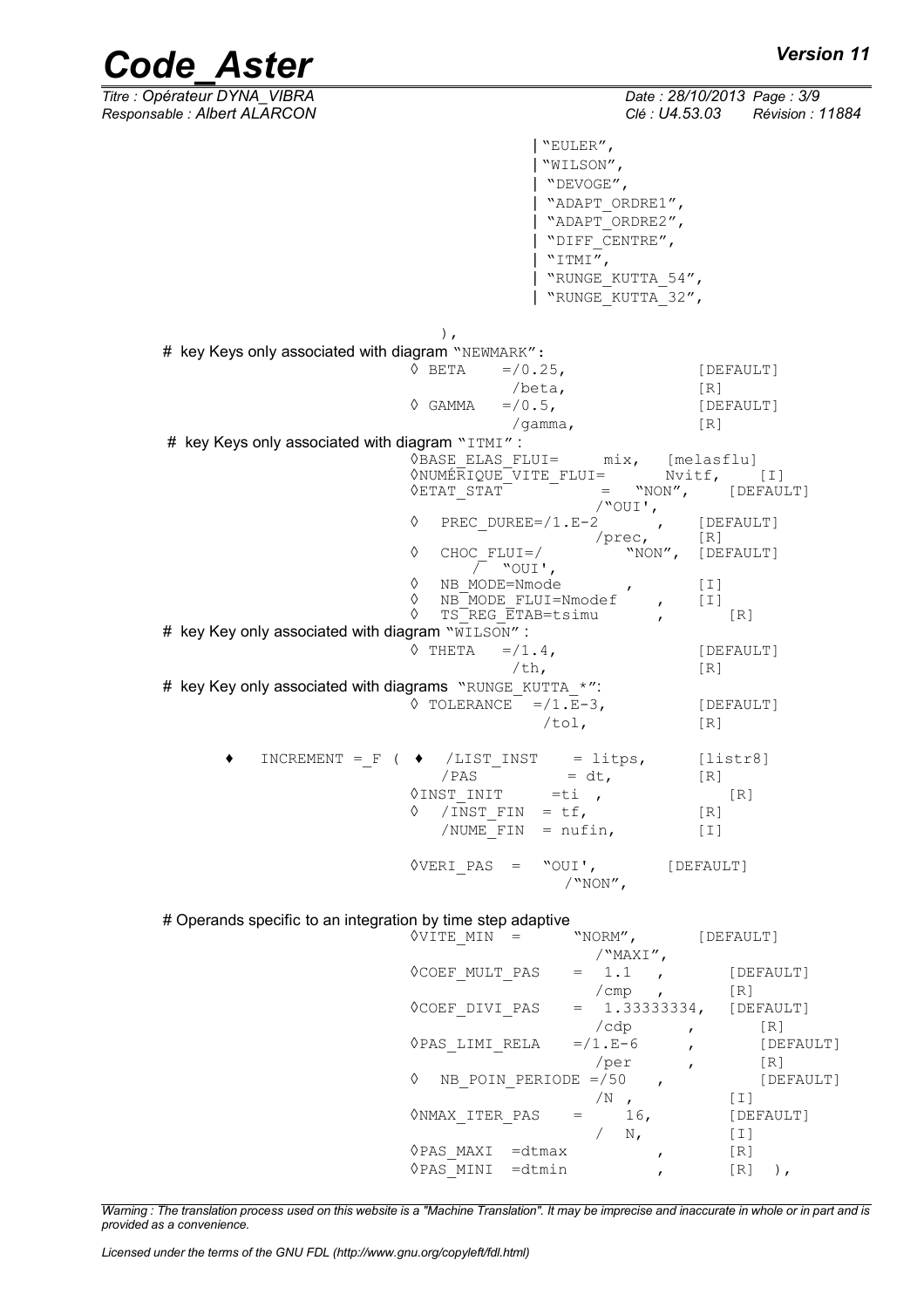| <b>Code Aster</b>                                            |                                                                              | <b>Version 11</b>                                             |
|--------------------------------------------------------------|------------------------------------------------------------------------------|---------------------------------------------------------------|
| Titre : Opérateur DYNA_VIBRA<br>Responsable : Albert ALARCON |                                                                              | Date: 28/10/2013 Page: 4/9<br>Clé : U4.53.03 Révision : 11884 |
|                                                              | $\Diamond$ ETAT INIT = F ( $\blacklozenge$ / RESULTAT =res,<br>. If RESULTAT | [tran gene]                                                   |
|                                                              | $\Diamond$ /INST INIT =to,                                                   | [R]                                                           |
|                                                              | $/$ NUME ORDR = no ,                                                         | $[1]$                                                         |
|                                                              |                                                                              | $\Diamond$ / CRITERE = ' RELATIF', [DEFAULT]                  |
|                                                              |                                                                              | $\Diamond$ accuracy = $/1.E-06$ , [DEFAULT]                   |
|                                                              |                                                                              | $/prec,$ [R]                                                  |
|                                                              | / $CRITERE =$ "ABSOLU",                                                      |                                                               |
|                                                              | $\bullet$ accuracy = prec,                                                   | [R]                                                           |
|                                                              | $\sqrt{2}$<br>$ $ DEPL =do ,                                                 |                                                               |
| [vect asse gene]                                             |                                                                              |                                                               |
|                                                              | $QUICKLY =vo$                                                                | /[cham no]                                                    |
| [vect asse gene]                                             |                                                                              |                                                               |
|                                                              |                                                                              | /[cham no]                                                    |
|                                                              | $ $ ACCE =acc,                                                               | [cham no]                                                     |
|                                                              | ),                                                                           |                                                               |
| $\Diamond$ EXCIT = F ( $\Diamond$                            | /VECT ASSE<br>$=$ v,                                                         | [cham no]                                                     |
|                                                              | /VECT ASSE GENE = $v$ ,                                                      | [vect asse gene]                                              |
|                                                              | / CHARGE=chi<br>$\mathbf{r}$                                                 | [char meca]                                                   |
|                                                              | <b>ONUMÉRIQUE ORDRE = nmordr</b> ,                                           | $[\;1]$                                                       |
|                                                              | $\Diamond$ /FONC MULT<br>$=f$ ,                                              | /[function]                                                   |
|                                                              |                                                                              | /[three-dimensions                                            |
| function]                                                    |                                                                              |                                                               |
|                                                              |                                                                              | /[formula]                                                    |
|                                                              | / COEF MULT $=a$ ,                                                           | [R]                                                           |
|                                                              |                                                                              | /FONC MULT C =hci , /[fonction C]<br>/[formule C]             |
|                                                              | /COEF MULT C                                                                 | $=$ aci,<br>[C]                                               |
|                                                              | /0ACCE                                                                       |                                                               |
|                                                              | $=ac$<br>$\mathbf{r}$                                                        | [function]<br>/[three-dimensions                              |
| function]                                                    |                                                                              |                                                               |
|                                                              |                                                                              | /[formula]                                                    |
|                                                              | ◊VITE<br>$=vi$                                                               | [function]                                                    |
|                                                              |                                                                              | /[three-dimensions                                            |
| function]                                                    |                                                                              |                                                               |
|                                                              |                                                                              | /[formula]                                                    |
|                                                              | $\lozenge$ DEPL<br>$=dp$                                                     | [function]<br>/[three-dimensions                              |
| function]                                                    |                                                                              |                                                               |
|                                                              |                                                                              | /[formula]                                                    |
|                                                              | $QPHAS$ DEG=/0                                                               | [DEFAULT]<br>$\cdot$ $\prime$                                 |
|                                                              | $/\text{phi}$                                                                | [R]                                                           |
|                                                              | <b>◊PUIS PULS=/0</b>                                                         | [DEFAULT]                                                     |
|                                                              | $/ni$ ,                                                                      | [Is]                                                          |
|                                                              | # Operands and key keys specific to the seismic analysis                     |                                                               |
|                                                              | <b>OMULT APPUI</b><br>"NON",<br>$=$<br>"OUI',                                | [DEFAULT]                                                     |
|                                                              | <i><b>ODIRECTION</b></i>                                                     | $=$ (dx, Dy, dz, drx, dry, drz), [1 R]                        |
|                                                              | ♦<br>$NOEUD = Ino$<br>$\sqrt{2}$<br>$\sim$                                   | [1 noeud]                                                     |
|                                                              | GROUP NO =lgrno                                                              |                                                               |
| [1 groupe no]                                                |                                                                              |                                                               |
|                                                              | ♦◊<br>CORR STAT = $'$ OUI'                                                   |                                                               |
|                                                              | $\bullet$ D FONC DT =dfdt                                                    | [function]                                                    |
|                                                              | $\bullet$ D FONC DT2 =dfdt2,                                                 | [function]                                                    |
|                                                              | $\,$ ,                                                                       |                                                               |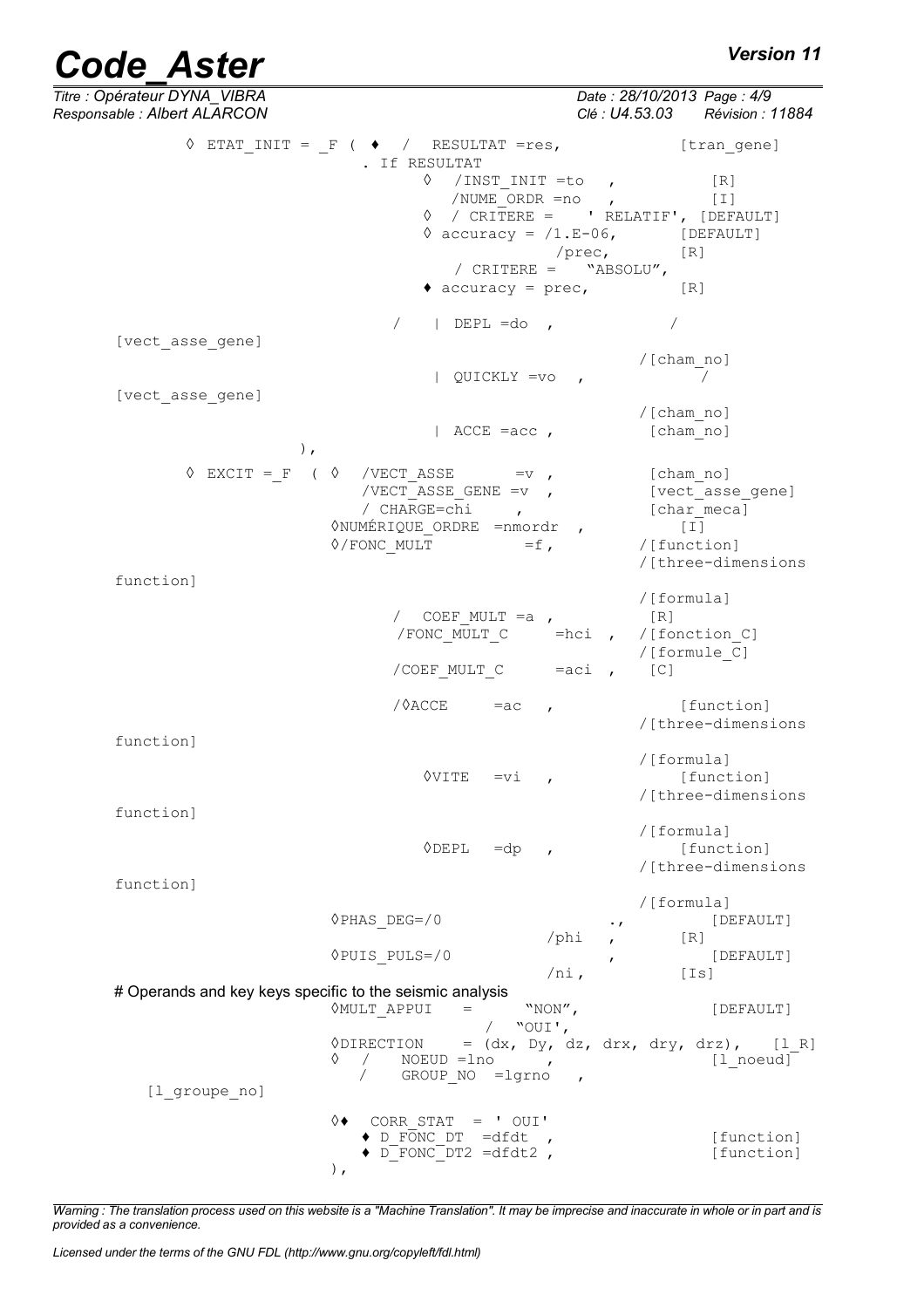| Titre : Opérateur DYNA VIBRA<br>Responsable : Albert ALARCON          |  | Date: 28/10/2013 Page: 5/9<br>Clé : U4.53.03 Révision : 11884 |
|-----------------------------------------------------------------------|--|---------------------------------------------------------------|
| ♦<br>/MODE STAT = $psi$ ,<br>$/MODE$ CORR = modcor,                   |  | [mode meca]<br>[mult elas, mode meca]                         |
| EXCIT RESU=<br>♦<br>$\blacklozenge$ RESULTAT=resuforc<br>[dyna harmo] |  |                                                               |
|                                                                       |  | [harm gene]<br>[dyna trans]<br>[tran gene]                    |
| ◊/COEF MULT=ai<br>/COEF MULT $C = aci$ ,                              |  | [R]<br>[C]                                                    |

# End of the operands and key keys specific to the seismic analysis

| $\Diamond$ CHOC<br>$=$ F                   | $\sqrt{2}$<br>$\Diamond$ INTITULE =int ,                                                                        |                                                                                                | $[1$ Kn]                                                             |
|--------------------------------------------|-----------------------------------------------------------------------------------------------------------------|------------------------------------------------------------------------------------------------|----------------------------------------------------------------------|
|                                            | $/$ $\sqrt{*}$ /NOEUD 1<br>/GROUP NO 1<br>0/NOEUD 2<br>/GROUP NO 2<br>$/$ $\blacklozenge$ / MAILLE<br>/GROUP MA | $=$ no $1$<br>$\mathbf{r}$<br>$=$ grno $1$ ,<br>$=no2$ ,<br>$=$ grno2,<br>$=$ ma,<br>$=$ grma, | [node]<br>[group_no]<br>[node]<br>[group no]<br>[mesh]<br>[group_ma] |
|                                            | $\bullet$ OBSTACLE = obs ,<br>◆ NORM OBST =nor<br><b>OORIG OBST</b><br>$\Diamond$ JEU $=$                       | $=$ ori,<br>1.7<br>/clearance,                                                                 | [obstacle]<br>[liststr8]<br>[liststr8]<br>[DEFAULT]<br>[R]           |
|                                            | ♦<br>ANGL VRIL $=$ gamma,                                                                                       |                                                                                                | [R]                                                                  |
|                                            | ♦<br>DIST $1 = \text{dist1}$ ,<br>♦<br>$DIST-2 = dist2,$                                                        |                                                                                                | $\lceil R \rceil$<br>[R]                                             |
| [DEFAULT]                                  | $\sqrt{300}$ STRUC 1 = ss1,<br>$\degree$ SOUS $\degree$ STRUC $\degree$ 2 = ss2<br>coordinate =<br>♦            | "GLOBAL",                                                                                      | [K8]<br>[K8]                                                         |
|                                            |                                                                                                                 | /nom sst,                                                                                      | [K8]                                                                 |
|                                            | ♦<br>RIGI NOR $=$ kn,<br>♦<br>AMOR NOR $=$                                                                      | $0.$ ,<br>/cn <sub>r</sub>                                                                     | [R]<br>[DEFAULT]<br>[R]                                              |
|                                            | $\Diamond$ RIGI TAN =                                                                                           | $0.$ ,<br>/ $kt$ ,                                                                             | [DEFAULT]<br>$\lceil R \rceil$                                       |
|                                            | $\Diamond$ AMOR TAN =<br>ct,<br>FROTTEMENT =<br>♦                                                               |                                                                                                | [R]                                                                  |
|                                            |                                                                                                                 | $/$ "NON"<br>/"COULOMB"                                                                        | [DEFAULT]                                                            |
|                                            |                                                                                                                 | $\bullet$ COULOMB = driven<br>/"COULOMB STAT DYNA"                                             | [R]                                                                  |
|                                            |                                                                                                                 | $\bullet$ COULOMB STAT = driven [R]<br>$\bullet$ COULOMB DYNA = mud                            | $\begin{bmatrix} R \end{bmatrix}$                                    |
| for the rotors (variable rotational speed) |                                                                                                                 | # Operands specific to the taking into account of a transient velocity                         |                                                                      |
| <b>OVITESSE VARIABLE</b>                   | $=$ "NON",<br>/"OUI',                                                                                           |                                                                                                | [DEFAULT]                                                            |
|                                            | # if VITESSE VARIABLE=' OUI':<br>◆VITE ROTA =vrota                                                              | $\overline{ }$                                                                                 | [function]                                                           |
| ♦                                          | ◆ MATR GYRO =gyro ,<br>ACCE ROTA =arota,                                                                        |                                                                                                | [matr asse gene R]<br>[function]                                     |
| ♦                                          | MATR RIGY =gyro,                                                                                                |                                                                                                | [matr asse gene R]                                                   |

*Warning : The translation process used on this website is a "Machine Translation". It may be imprecise and inaccurate in whole or in part and is provided as a convenience.*

*Licensed under the terms of the GNU FDL (http://www.gnu.org/copyleft/fdl.html)*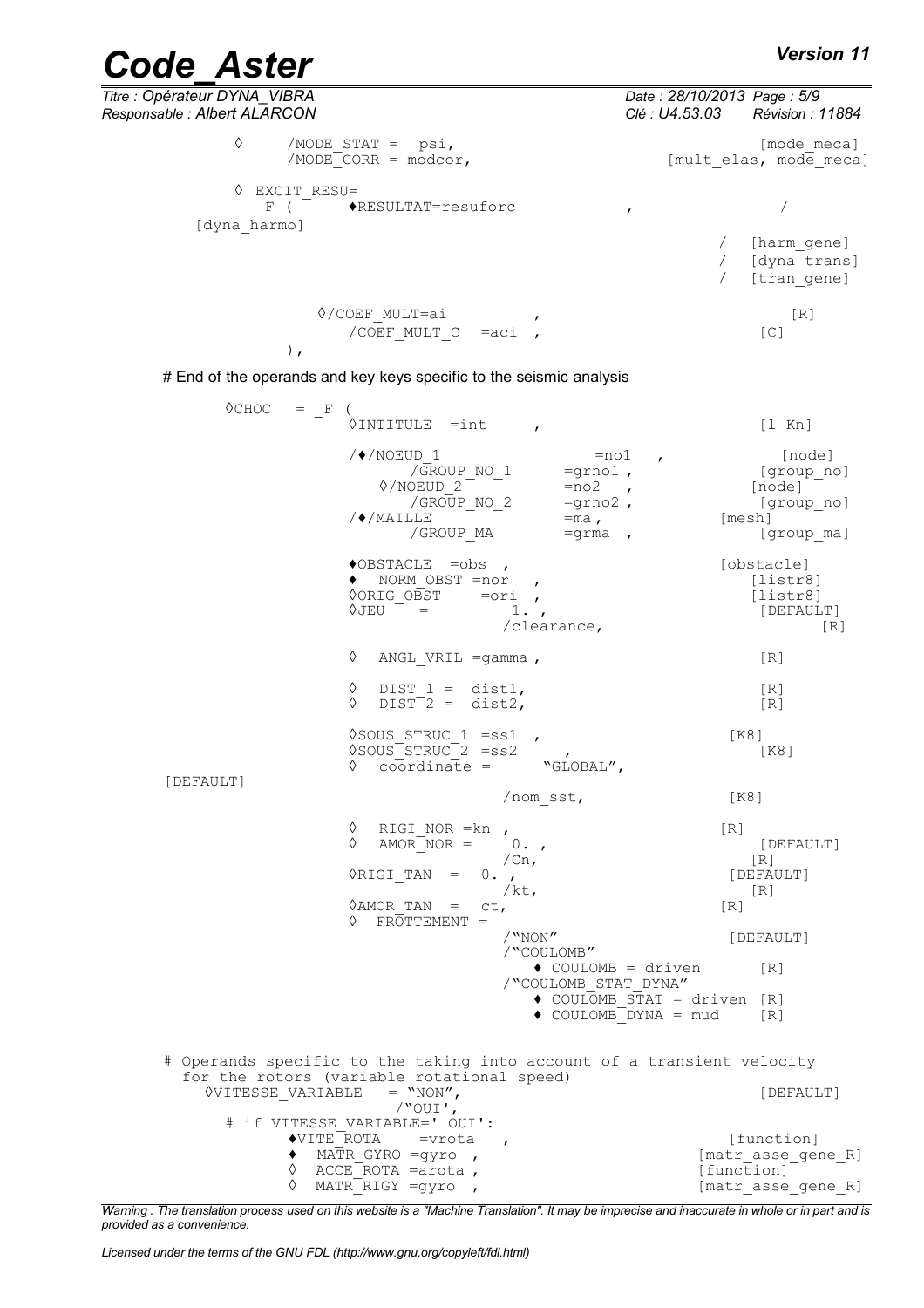*Titre : Opérateur DYNA\_VIBRA Date : 28/10/2013 Page : 6/9 Responsable : Albert ALARCON Clé : U4.53.03 Révision : 11884* # if VITESSE\_VARIABLE=' NON':  $\sqrt{\text{VITE} - \text{ROTA}} = 0.0,$  [DEFAULT] /vrota, [R] # Keyword specific to the taking into account of a crack in a rotor ◊ROTOR\_FISS=\_F (  $/$   $\blacklozenge$  /NOEUD G  $=$ nog , [node] /GROUP\_NO\_G =grnog , [group\_no]<br>OEUD D =nod , [node] (NOEUD\_D<sup>--</sup> =nod , [node]<sup>-</sup><br>(GROUP\_NO\_D =qrnod , [qroup\_no] /GROUP\_NO\_D =grnod , [group\_no] =grnod , [group\_no] = [group\_no] = [group\_no] = [  $\uparrow$  ANGL\_INIT = 0.0 ,  $\uparrow$  [DEFAULT]<br>  $\lozenge$  ANGL\_ROTA = 0.0 , [function]  $\sqrt[6]{$  ANGL<sup> $K$ </sup> ROTA = 0.0 <br> $\blacktriangleright$  EHI  $^{\text{FUTA}}$  = kphi [function] ♦ DK\_DPHI =dkdphi [function] ) # Operands and key keys specific to the taking into account of a fluid blade<br>  $\Diamond$ LAME FLUIDE = "NON",  $\lozenge$ LAME FLUIDE = "NON",  $[DEFAULT]$ /"OUI', # if LAME\_FLUIDE=' OUI':<br>\ALPHA = 0. ,  $\Diamond$ ALPHA $\bar{ }$  = 0., /alpha, [R]<br>0., [DE  $\sqrt{BETA}$  = 0., [DEFAULT] [DEFAULT]  $\frac{7}{0}$ .,  $\Diamond CHI$  = 0.,<br>  $\angle Chi$ , [DEFAULT] /chi,<br>0.,  $\Diamond$  DELTA = 0. , /delta, [R] # End of the operands and key keys specific to the taking into account of a fluid blade ), ◊ PARA\_LAME\_FLUI = \_F (  $\Diamond$  NMAX ITER =/20 , /niter , [I] (I)<br>E-3 , (DEFAULT]  $\sqrt[3]{\text{RESI}}$ RELA =/1.E-3 , [DEF<br>/residu , [R] /residu ,<br>
(R) [R] [DEFAULT]  $\Diamond$  LAMBDA =/10 .,<br>
/lambda , [R]  $/$ lambda  $\,$ ,  $\,$ ,  $\,$ ,  $\,$ ,  $\,$ ,  $\,$ ,  $\,$ ,  $\,$ ,  $\,$ ,  $\,$ ,  $\,$ ,  $\,$ ,  $\,$ ,  $\,$ ,  $\,$ ,  $\,$ ,  $\,$ ,  $\,$ ,  $\,$ ,  $\,$ ,  $\,$ ,  $\,$ ,  $\,$ ,  $\,$ ,  $\,$ ,  $\,$ ,  $\,$ ,  $\,$ ,  $\,$ ,  $\,$ ,  $\,$ ,  $\,$ ,  $\,$ ,  $\,$ ,  $\,$ ,  $\,$ ,  $\,$ , ◊ VERI\_CHOC = \_F (  $\sqrt{\text{STO}}\text{C}$  CRITERE = "OUI', [DEFAULT] / "NON",  $\sqrt{\text{SEUIL}}$  =/0.5 , [DEFAULT]  $/s$ ,  $[R]$  $\left( \begin{array}{c} 1 \end{array} \right)$ ,  $\Diamond$  ANTI SISM =  $\Box$  F ( ♦/NOEUD\_1=no1 , [node] /GROUP NO  $1$ [group\_no] ♦/NOEUD\_2=no2 , [node] /GROUP NO  $2$ [group\_no]  $\begin{array}{ccc} \Diamond & \text{RIGI\_K1} = & 0. \end{array}$ ,  $\begin{array}{ccc} \Diamond & \text{RIGI\_K1} = & 0. \end{array}$  $/kN$ ,  $[R]$  $\begin{array}{ccc} \Diamond & \text{RIGI\_K2} = & 0. \end{array}$ ,  $\begin{array}{ccc} \Diamond & \text{[DEFAULT]} \\ \land \text{kN,} \end{array}$ /kN, [R]<br>0., [DEFAULT]  $\sqrt{\text{SEUL}}_F X = 0.$ , [Default]  $\sqrt{\text{Py}}_f$  [R]  $\sqrt{\text{Py}}$ ,<br>0.,  $\begin{array}{ccc} \lozenge C & = & 0. \ \lozenge, & \lozenge, & \end{array}$  [DEFAULT]  $/C$ ,  $[R]$  $\Diamond$ PUIS\_ALPHA = 0.,<br>  $\angle$ alpha,  $\angle$  [R]  $/alpha$ ,

*Warning : The translation process used on this website is a "Machine Translation". It may be imprecise and inaccurate in whole or in part and is provided as a convenience.*

 $\Diamond$ DX MAX = 1.,

*Licensed under the terms of the GNU FDL (http://www.gnu.org/copyleft/fdl.html)*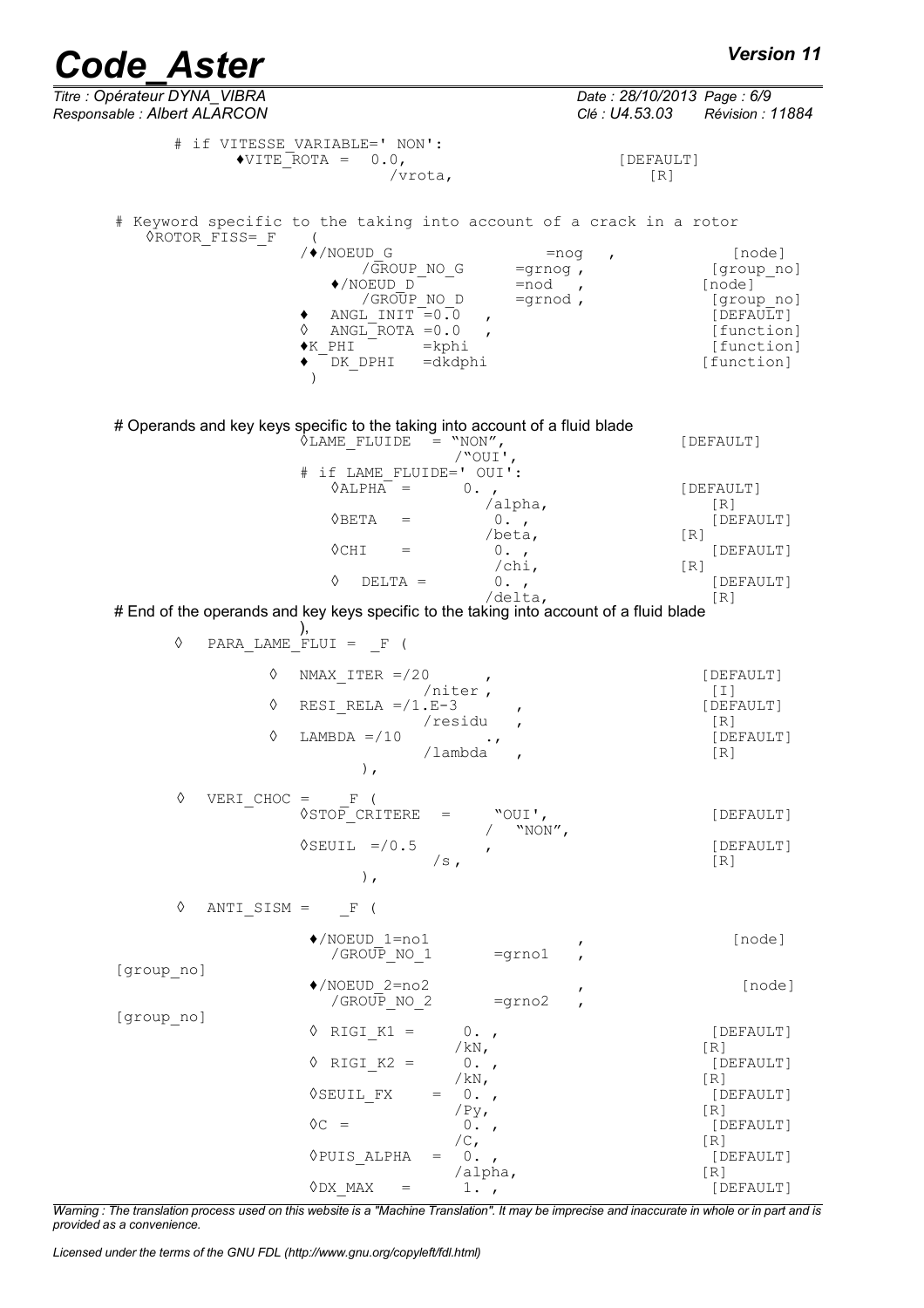| Titre : Opérateur DYNA_VIBRA<br>Responsable : Albert ALARCON |                                                                                                                                                                                                                 |                                                                                                       | Date: 28/10/2013 Page: 7/9<br>Clé : U4.53.03 | Révision : 11884                                                                             |
|--------------------------------------------------------------|-----------------------------------------------------------------------------------------------------------------------------------------------------------------------------------------------------------------|-------------------------------------------------------------------------------------------------------|----------------------------------------------|----------------------------------------------------------------------------------------------|
|                                                              | $/dx$ ,<br>$\,$ ,                                                                                                                                                                                               |                                                                                                       |                                              | [R]                                                                                          |
| $\Diamond$ FLAMBAGE = F (                                    |                                                                                                                                                                                                                 |                                                                                                       |                                              |                                                                                              |
|                                                              | $\blacklozenge$ /NOEUD 1=no1<br>$=$ grno $1$<br>/GROUP NO 1                                                                                                                                                     |                                                                                                       |                                              | [node]                                                                                       |
| [group no]                                                   | 0/NOEUD 2=no2<br>/GROUP NO 2<br>$=$ grno $2$                                                                                                                                                                    |                                                                                                       |                                              | [node]                                                                                       |
| [group no]<br>◊JEU                                           | $\triangle$ OBSTACLE = obs,<br>$\Diamond$ ORIG OBST = ori,<br>$\bullet$ NORM OBST = NOR,<br>$\Diamond ANGL$ VRIL = 0,<br>/gamma,<br>$= 1.$<br>/jeu,<br>$\Diamond$ DIST 1 = dist1,<br>$\lozenge$ DIST 2 = dist2, |                                                                                                       |                                              | [obstacle]<br>[liststr8]<br>[liststr8]<br>[DEFAULT]<br>[R]<br>[DEFAULT]<br>[R]<br>[R]<br>[R] |
| [DEFAULT]                                                    | $\Diamond$ coordinate = /"GLOBAL",<br>$/$ nom sst,                                                                                                                                                              |                                                                                                       |                                              | [K8]                                                                                         |
| ♦<br>♦<br>♦<br>♦<br>),                                       | RIGI NOR = $kN$ ,<br>$FNOR$ CRIT = film,<br>$FNOR-POST FL = fseuil,$<br>RIGI NOR $\overline{P}OST$ = k2,                                                                                                        |                                                                                                       |                                              | [R]<br>[R]<br>[R]<br>[R]                                                                     |
| <b>ORELA EFFO DEPL</b>                                       | $=$ F (<br>$\bullet$ NOEUD =noe<br>♦SOUS STRUC<br>$=$ ss<br>$\Diamond$ NOM $\overline{C}MP$ = nomcmp<br>$\blacklozenge$ RELATION = f,<br>$\,$ ,                                                                 | $\mathbf{r}$<br>$\overline{ }$                                                                        |                                              | [node]<br>[K8]<br>[K8]<br>[function]                                                         |
| $\Diamond$ RELA TRANSIS = F                                  | $\sqrt{2}$<br>NOEUD =noe<br><b>◊SOUS STRUC</b><br>$=$ ss<br>$\Diamond$ NOM $\overline{C}MP$ = nomcmp<br>$\triangle$ RELATION =f,<br>),                                                                          | $\mathbf{r}$<br>$\mathbf{r}$<br>$\mathbf{r}$                                                          |                                              | [node]<br>[K8]<br>[K8]<br>[function]                                                         |
| ORELA EFFO VITE                                              | $=$ F (<br>$\bullet$ NOEUD =noe<br>VSOUS STRUC =ss<br>$\Diamond$ NOM $\overline{C}MP$ =nomcmp<br>$\triangle$ RELATION = f,<br>$\lambda$ ,                                                                       | $\mathbf{r}$                                                                                          |                                              | [node]<br>K81<br>$K8$ ]<br>[function]                                                        |
| <b>OCOUPLAGE EDYOS= F</b>                                    | # key Keys factors only associated with the coupling with code EDYOS<br>$\left($<br>VITE ROTA<br>$\blacklozenge$ PAS TP $\overline{S}$ EDYOS<br>$\lambda$ .                                                     | =vrota<br>=dtedyos                                                                                    | $\mathbf{r}$<br>$\overline{ }$               | $\lceil R \rceil$<br>[R]                                                                     |
| <b>OPALIER EDYOS= F</b>                                      | /UNITE<br>/GROUP NO<br>/NOEUD<br>♦ TYPE EDYOS<br>$=$                                                                                                                                                            | $=$ uled,<br>=grnoed<br>$\mathbf{r}$<br>$=$ noed,<br>"PAPANL",<br>"PAFINL",<br>"PACONL",<br>"PAHYNL", |                                              | [T]<br>[group no]<br>[node]                                                                  |

), # End key keys factors associated only with the coupling with code EDYOS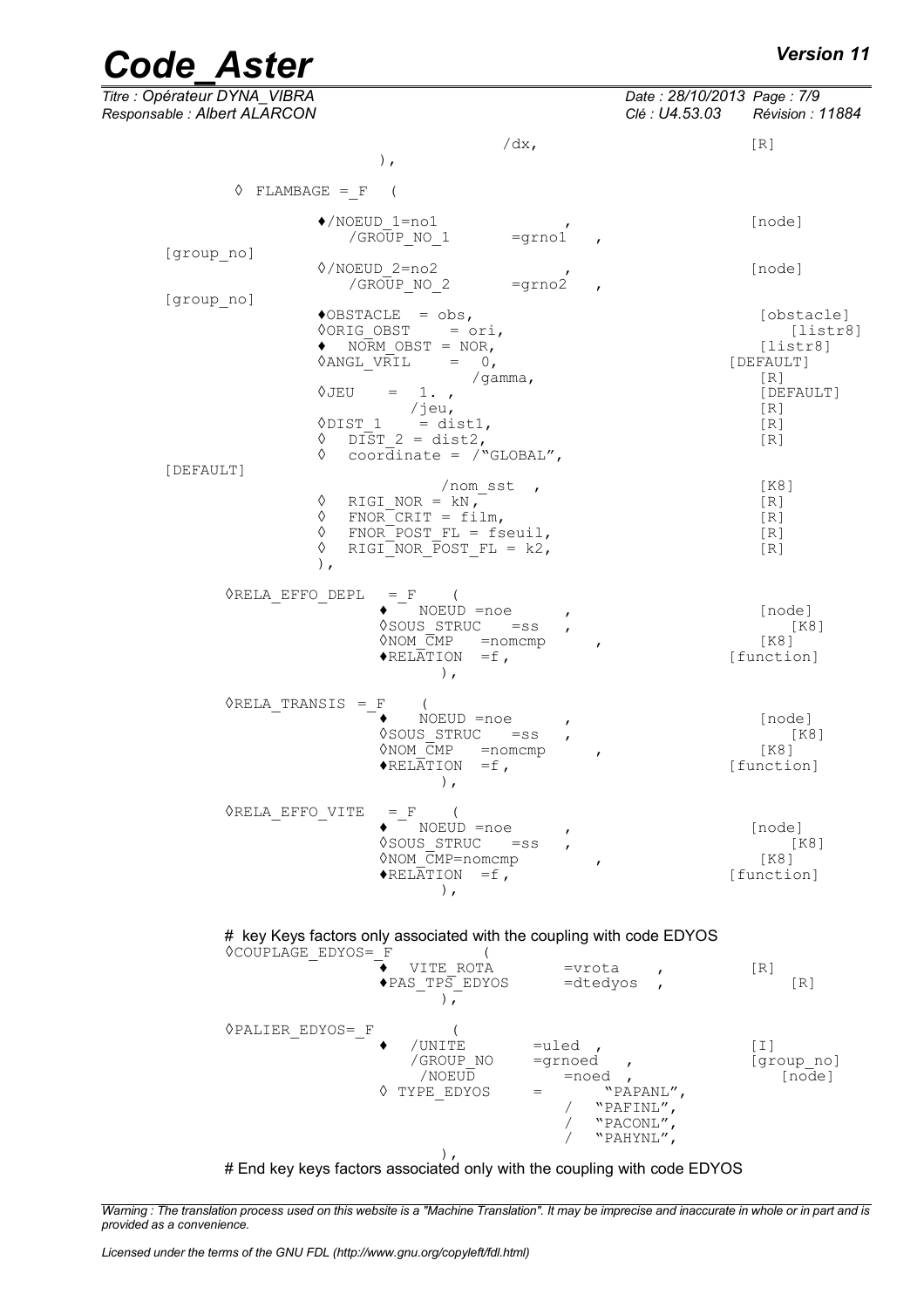*Titre : Opérateur DYNA\_VIBRA Date : 28/10/2013 Page : 8/9*

*Responsable : Albert ALARCON Clé : U4.53.03 Révision : 11884*

# key Keys concerning the setting in data if transient computation on physical base

```
\Diamond ENERGIE = F ()
```
# End of the key keys concerning the setting in data if transient computation on physical base

 $\sqrt{ART + 1}$  ARCHIVAGE =\_F (  $\sqrt{LIST - 1}$  = list [listr8]  $=$  in [R]<br> $=$  ipa  $/PAS$  ARCH = ipa [I] ◊/ CRITERE = ' RELATIF', [DEFAULT]  $\Diamond$  accuracy =  $/1.E-06$ , [ DEFAULT] /prec, [R] / CRITERE = "ABSOLU",  $\triangleleft$  accuracy = prec,  $[R]$ ),

```
\Diamond solver = F (see [U4.50.01]),
```

```
0INFO=/1[DEFAULT]
```

```
/2,
```


Data format produced:

| $ $ if BASE CALCUL == "PHYS"                                         | and TYPE CALCUL == $"TRAN"$ | dyna trans |
|----------------------------------------------------------------------|-----------------------------|------------|
| $ $ if BASE CALCUL == "PHYS"                                         | and TYPE CALCUL $==$ "HARM" | dyna harmo |
| $ $ if BASE CALCUL == "GENE"                                         | and TYPE CALCUL $==$ "HARM" | harm gene  |
| $\left  \text{if} \right $ AsType (MATR_RIGI) ==<br>matr asse pres c |                             | acou harmo |
| if BASE CALCUL == "GENE"                                             | and TYPE CALCUL == $"TRAN"$ | tran gene  |